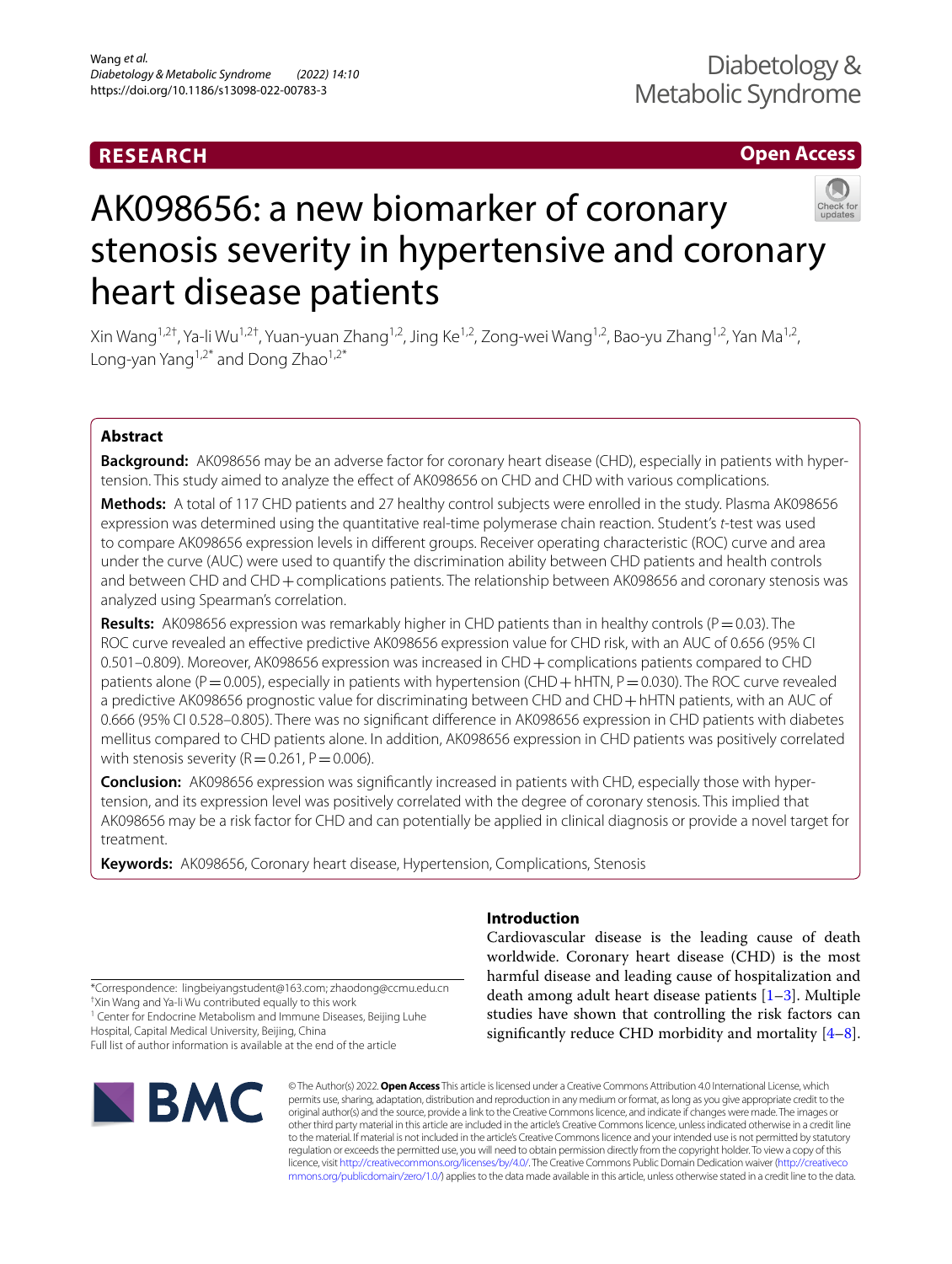Many traditional risk factors, such as family history of CHD, hypertension, diabetes, obesity, and smoking, already have been targeted for early interventions in clinical work [\[9,](#page-6-4) [10\]](#page-6-5). However, current research has shown that some nontraditional factors, such as autoimmune diseases, high sensitivity C-reactive protein, and homocysteine, also play important roles in the occurrence and development of CHD and need to be given sufficient attention.

Long non-coding (lnc) RNA has a length of more than 200 nucleotides and limited protein-coding ability and can be considered as "transcriptional junk" [[11\]](#page-6-6). However, growing evidence has suggested that lncRNA has important regulatory functions and is associated with the development of complex diseases, such as cardiovascular diseases and cancer  $[12-15]$  $[12-15]$ . Accumulating studies have revealed that multiple lncRNAs are implicated in CHD. An earlier study has shown that lncRNA-p21 enhances p53 activity via the p53 signaling pathway, thereby inhibiting the formation of atherosclerosis [\[16](#page-7-1)]. CoroMarker is very stable in the plasma of CHD patients and may become a new plasma biomarker for CHD diagnosis [\[17](#page-7-2)]. H19 is re-expressed in atherosclerotic patients, and its polymorphism is related to the risk of CHD [[18](#page-7-3)].

A new human vascular smooth muscle cells (VSMCs) dominant lncRNA AK098656 can accelerate the degradation of contractile proteins, increase the synthesis phenotype in VSMCs, and eventually lead to narrowing of resistant arteries and hypertension [[19\]](#page-7-4). VSMCs phenotype conversion has crucial pathophysiological signifcance in diferent stages of atherosclerosis, while lncRNAs are important factors that regulate VSMCs function and phenotype, as well as occurrence and development of related diseases. However, because AK098656 is a newly discovered lncRNA specifcally expressed in VSMCs, its relationship with CHD has not been reported. In this study, we will sought to elucidate that AK098656 is a new molecule that regulates the development of coronary heart disease.

## **Materials and methods**

## **Patients and samples**

Due to the limited data on AK098656 expression in CHD patients, plasma and clinical data for healthy controls  $(n=27)$  and CHD patients (CHD:  $n=25$ , CHD + hDM:  $n=24$ , CHD + hHTN:  $n=41$ , and CHD + hDM + hHTN:  $n=27$ ) were collected in Beijing Luhe Hospital, Capital Medical University (Beijing, China) between September 2019 and January 2020. All participants were Han individuals from the same region. Patient inclusion criteria were as follows: (1) patients diagnosed with CHD. CHD was defined by coronary artery stenosis of  $\geq$  50% as determined by coronary angiography. Hypertension was defned by systolic blood pressure of at least 140 mm Hg or diastolic blood pressure of at least 90 mm Hg. Diabetes was defned by fasting blood glucose level of at least 7.0 mmol/L or blood glucose level of 11.0 mmol/L or more 2 h after an oral glucose load of 75 g; and (2) age of 35–80 years. Exclusion criteria included other clinically detectable cardiovascular diseases. The study complied with the Helsinki Declaration for investigation of human subjects and obtained ethical approval from the competent Institutional Review Boards of Beijing Luhe Hospital, Capital Medical University. All participants provided written informed consent.

## **RNA isolation and qPCR**

Blood samples of patients were collected within 24 h after admission to the Cardiology Intensive Care Unit. After centrifugation at 5000*g* for 10 min, the plasma was separated from the whole blood and divided into two portions. All samples were stored at −80 °C. Total RNA from human plasma was isolated using the TRIzol LS (Invitrogen, USA) and converted to cDNA using a cDNA synthesis kit (BioRad, USA) according to manufacturer instructions. The expression levels of lncRNA-AK098656 were determined using SYBR (BioRad, USA) and normalized using 18s cDNA. The primer sequences were as follows: AK098656, forward: 5'-CCTCATTTG CTGGCACCTG-3', reverse: 5'-GGGAGGCAAGGTAGA AGGGA-3'; 18S, forward, 5'-GTAACCCGTTGAACC CCATT-3', and reverse: 5'-CCATCCAATCGGTAGTAG CG-3'.

## **Biochemical measurements**

Blood samples were collected for triglyceride, cholesterol, and high- and low-density lipoprotein cholesterol analysis using a Hitachi 7600-020 clinical analyzer (Hitachi, Tokyo, Japan). C-peptide and insulin are determined by Cobas e601 (Roche Diagnostics, Mannheim, Germany).

## **Coronary angiography**

Coronary angiography methods have been previously described [[20\]](#page-7-5). Patients with coronary artery stenosis  $\geq$  50% were diagnosed with CHD. CHD severity was further divided into three groups: mild, moderate, and severe. Mild refers to the degree of stenosis<70% for all coronary arteries, moderate refers to the degree of stenosis≥70% for one coronary artery, and severe refers to the degree of stenosis  $\geq$  70% for two or more coronary arteries.

## **Statistical analysis**

To explore the relationship between AK098656 and CHD, Student's *t*-test between healthy controls and CHD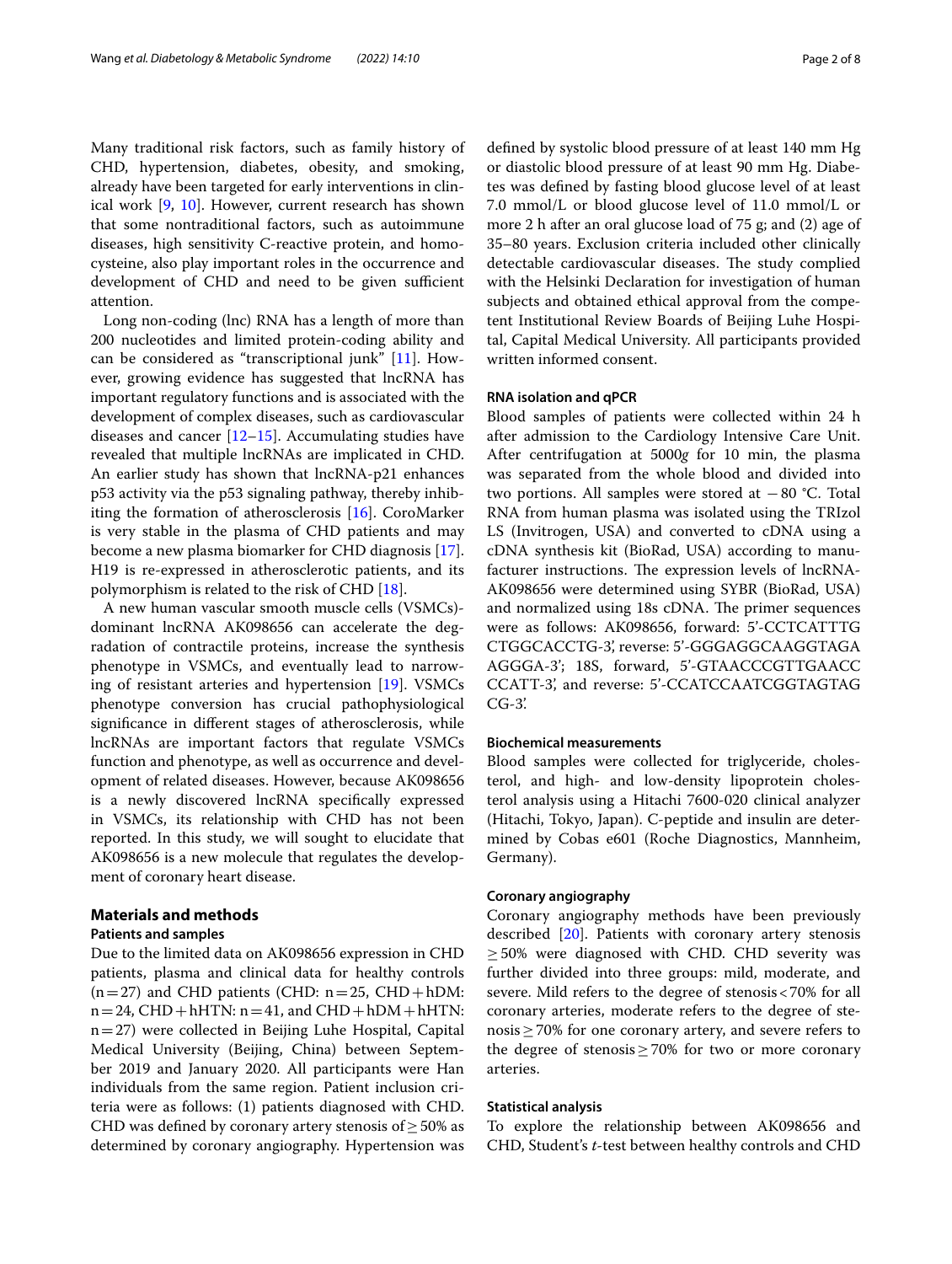groups was used. Furthermore, receiver operating characteristic (ROC) curve was utilized to estimate the discrimination ability of AK098656 in CHD and to quantify the discrimination ability using an area under the curve (AUC), which is widely used in pattern recognition. The distribution of AUC values was between 0 and 1. AUC>0.5 meant that the indicator had the ability to distinguish between conditions in question. The larger the AUC value, the stronger the ability to distinguish.

Student's *t*-test was then used between the CHD and CHD+complications groups (CHD+hDM, CHD+hHTN, and  $CHD + hDM + hHTN$ ,  $n=92$ ) to explore the relationship between AK098656 and complications with CHD. The ROC curve and AUC were used to quantify the discrimination ability between CHD and CHD+complications. In addition, Student's *t*-test was utilized between the CHD and  $CHD + hDM$  groups and with the  $CHD + hHTN$  group separately to explore which complication would result in a greater effect on AK098656. The ROC curve and AUC were also used to quantify the diferences.

Hypertension is one of the most potent risk factors for CHD development, which increases the risk of stenosis in CHD patients. The correlation between AK098656 and CHD stenosis was evaluated using Spearman's correlation analysis.

## **Results**

## **General characterization of study subjects**

Table [1](#page-2-0) provides the general characteristics for participants with or without CHD and CHD accompanied by complications. The study included 27 non-CHD participants with an average age of 49 years (13 men). For CHD patients (19 men), the average age was 64 years. Compared to healthy controls, CHD and CHD + complications patients had a higher heart rate and increased systolic blood pressure. CHD patients diagnosed with diabetes had a higher fasting glucose level.

## **AK098656 expression correlation for CHD risk**

AK098656 expression level was signifcantly higher in CHD patients compared to healthy controls ( $P=0.038$ ; Fig. [1A](#page-3-0)). In order to quantify the discrimination ability between healthy controls and CHD patients, ROC curve analysis revealed that AK098656 was a valuable predictor for CHD risk (AUC=0.656, 95% CI 0.501-0.809; Fig. [1B](#page-3-0)).

<span id="page-2-0"></span>

|  |  | Table 1 Demographics and clinical characteristics |
|--|--|---------------------------------------------------|
|--|--|---------------------------------------------------|

**Characters Healthy controls**  $(n=27)$ **CHD**  $(n=25)$ **CHD**+**hDM (n**=**24) CHD**+**hHTN**  $(n=41)$ **CHD**+**hDM**+**hHTN**  $(n=27)$ Age, years 68.3 ± 11.3 48.9 ± 14.9 62.2 ± 13.8 63.0 ± 10.4 62.4 ± 11.4 68.3 ± 11.3 Gender, M/F 13/12 13/14 19/6 13/11 29/12 15/12 Heart rate, beats/min 60.7 $\pm$ 41.9 73.8 $\pm$ 15.6 81.9 $\pm$ 17.2 73.8 $\pm$ 17.4 81.9 $\pm$ 21.0 Hypertension history **No** No No No No Yes Yes Yes Drug use Aspirin, n (%) 3 (11.1%) 22 (88%) 24 (100%) 33 (80.5%) 21 (77.8%) Clopidogrel, (%) 0 9 (36%) 15 (62.5%) 18 (43.9%) 15 (55.6%) Statin, n (%) 0 17 (68%) 23 (95.8%) 35 (85.4%) 20 (74.1%) Calcium antagonist, (%) 4 (14.8%) 2 (8%) 2 (8.3%) 17 (41.5%) 13 (48.1%) β-blocker, n (%) 3 (11.1%) 13 (52%) 16 (66.7%) 24 (58.5) 12 (44.4%) Total cholesterol, mmol/L (SCHO) 4.48±0.88 4.78±1.21 4.64±1.09 4.21±1.12 3.93±0.89 Total trigly (STG) 1.65  $\pm$  0.97 1.94 $\pm$ 0.71 1.94 $\pm$ 0.87 1.94 $\pm$ 1.28 1.50 $\pm$ 0.80 1.65 $\pm$ 0.97 HDL cholesterol, mmol/L (SHDL) 1.37±0.39 1.14±0.25 1.06±0.24 1.09±0.23 1.12±0.24 LDL cholesterol, mmol/L (SLDL) 2.67±0.67 3.09±0.84 3.15±0.83 2.73±0.90 2.42±0.74 Fasting glucose, mmol/L (SFBG) 5.49±1.20 5.55±0.99 8.54±3.37 5.77±1.37 8.98±2.99 Insulin 10.96±6.69 14.75±14.41 18.09±20.80 17.83±16.40 24.00±27.50  $C$ -peptide 2.35  $\pm$  0.69 3.76 $\pm$ 12.71 3.78 $\pm$ 4.01 3.87 $\pm$ 2.08 4.25 $\pm$ 3.07 Coronary stenosis Mild – 4 2 4 3 Moderate – – 7 14 14 15 Severe – – 8 8 8 12 8 Not available  $\sim$   $\sim$   $\sim$  10 11 11 11 11

Data are presented as mean value ±standard deviation or count (%). CHD: coronary heart disease; hDM: human diabetes mellitus; hHTN: human hypertension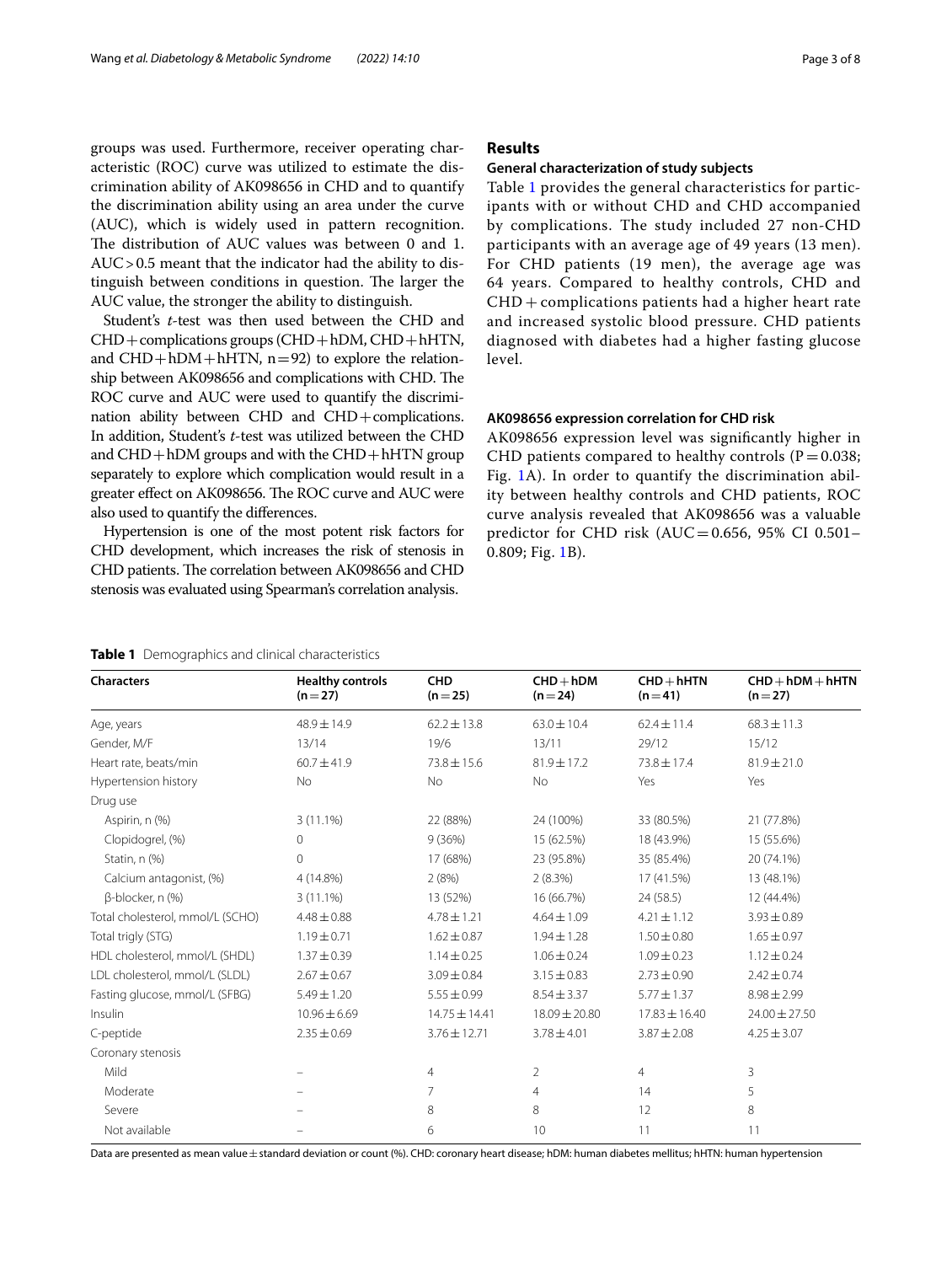

## <span id="page-3-0"></span>**Independent predictive value for AK098656 expression for CHD complication risk**

Because CHD is often accompanied by other chronic complications, such as hypertension and diabetes, AK098656 expression level in CHD and  $CHD + com$ plications patients was further analyzed. The AK098656 expression level in  $CHD+$ complications patients was signifcantly higher than that in CHD alone patients ( $P = 0.005$ ; Fig. [2A](#page-4-0)). The ROC curve analysis revealed that AK098656 had the ability to distinguish between the CHD and  $CHD +$ complications groups  $(AUC=0.673, 95\% \text{ CI } 0.552-0.793; \text{ Fig. 2B}).$  $(AUC=0.673, 95\% \text{ CI } 0.552-0.793; \text{ Fig. 2B}).$  $(AUC=0.673, 95\% \text{ CI } 0.552-0.793; \text{ Fig. 2B}).$  To further analyze the efect of AK098656 on CHD complications, we examined the expression of AK098656 in different groups of CHD complications. The expression of AK098656 in  $CHD+hHTN$  patients was signifcantly higher than that in CHD alone patients  $(P=0.030)$ . In CHD patients with diabetes mellitus, AK098656 expression was slightly higher than that in CHD patients, although no statistical diference was present ( $P=0.365$ ). In addition, there was no significant diference in AK098656 expression level between  $CHD + hDM$  and  $CHD + hHTN$  patients (P = 0.135; Fig.  $2C$ ). The ROC analysis implied that AK098656 had the potential to distinguish between CHD and

 $CHD + hHTN$  groups  $(AUC = 0.666, 95\% CI 0.528 -$ 0.805; Fig. [2D](#page-4-0)).

## **AK098656 increases coronary stenosis risk in CHD patients**

CHD severity was divided into three degrees: mild (stenosis degree for all coronary arteries was < 70%), moderate (stenosis degree of one coronary artery was  $\geq$  70%), and severe (the stenosis degree of two or more coronary arteries was  $\geq$  70%; Fig. [3A](#page-5-0)–C). It is worth noting that AK098656 expression was gradually upregulated with the increase in stenosis degree (Fig. [3](#page-5-0)D) and was positively associated with stenosis severity  $(R=0.261, P=0.006)$ . It is possible that a higher AK098656 expression may indicate a more severe coronary stenosis.

## **Discussion**

In this study, human-specifc lncRNA AK098656 was signifcantly increased in CHD patients, especially in those with hypertension. In addition, AK098656 was positively correlated with coronary stenosis severity in CHD patients. This study not only suggested that AK098656 could predict CHD severity, but also proposed that elevated AK098656 in hypertensive individuals may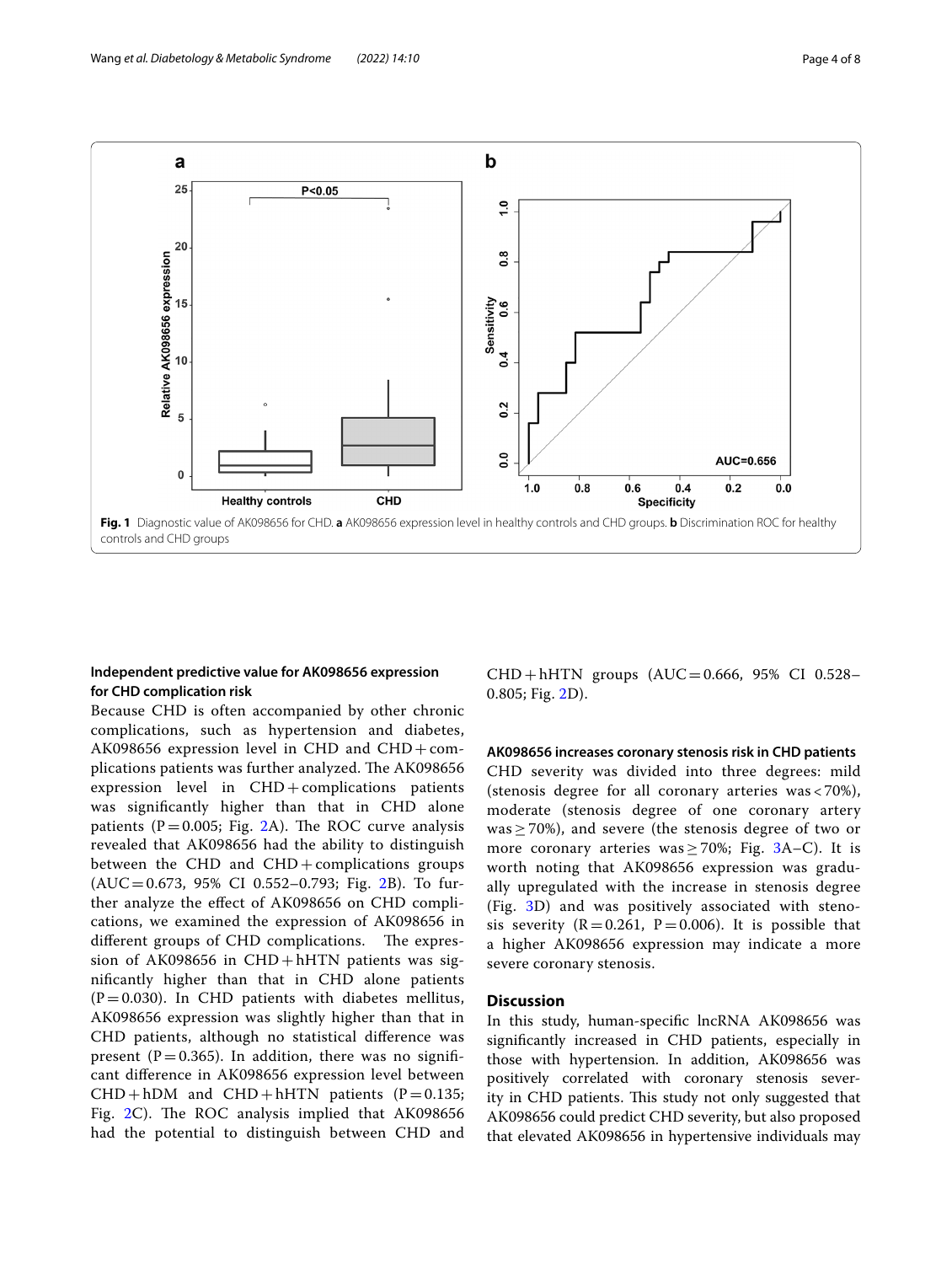

<span id="page-4-0"></span>enhance the risk of CHD. The results also confirmed a previous report that AK098656 was upregulated in hypertensive patients compared to normotensive controls [\[19](#page-7-4)]. A great deal of research shows that diabetes has a signifcant efect on coronary arteries and cardiac microcirculation, but also stipulated the idea that elevated. Both insulin resistance and hyperglycemia infict signifcant damage to the cardiovascular system [\[21](#page-7-6), [22](#page-7-7)]. Thus, AK098656 expression was further investigated in CHD+hDM patients. However, AK098656 expression in the  $CHD + hDM$  group was not greater than that in the CHD group. An explanation for this observation cannot be suggested based on the current experiment data. However, the insignifcant diference between the

 $CHD + hDM$  and  $CHD$  groups may be due to the study's small sample size.

Diferentiation and phenotypic transformation of VSMCs are key initial steps in cardiovascular diseases, such as hypertension, atherosclerosis, and restenosis after angioplasty  $[23]$  $[23]$  $[23]$ . Many studies have confirmed that under the infuence of diferent external factors, VSMCs show diferent phenotypic characteristics. Thus, transformation of different VSMC phenotypes plays an important role in the occurrence and development of a variety of vascular diseases  $[24]$  $[24]$ . Therefore, it is initial key steps to investigate the molecular mechanisms of VSMC diferentiation and phenotypic transformation for prevention and treatment of these diseases. Diferentiated and mature VSMCs mainly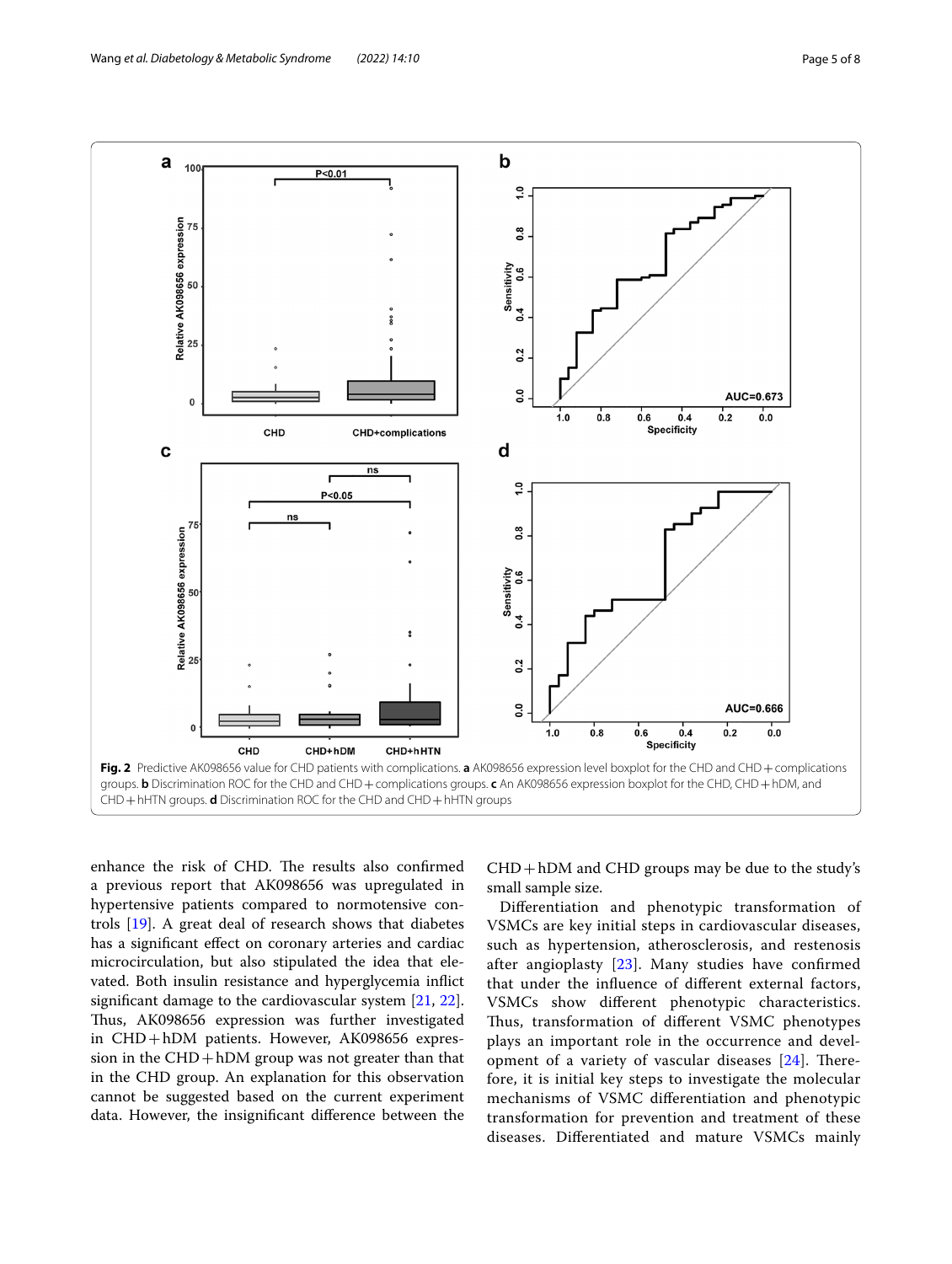

<span id="page-5-0"></span>maintain their vascular morphology, while dediferentiated "secretory" VSMCs secrete a large amount of extracellular matrix (ECM) through migration and proliferation. They also play an important role in the occurrence and development of a variety of vascular diseases, including CHD [\[24](#page-7-9), [25\]](#page-7-10). Angiotensin II and epidermal growth factor are widely recognized to induce proliferation and migration of mature VSMCs [[26](#page-7-11), [27](#page-7-12)]. Insulin-like growth factor-1 (IGF-1) is one of the most intensively studied factors that can inhibit phenotypic VSMC transformation. IGF-1 activates the downstream PI3K-AKT signaling pathway by binding to the IGF receptor, thereby increasing the expression of VSMC systolic protein [\[28](#page-7-13)]. In addition, tumor growth factor, rapamycin, and microRNA (miR-221, -222, -21, -146A, and -133) are all involved in the regulation of cell proliferation, apoptosis and migration [[29](#page-7-14), [30\]](#page-7-15). According to Jin et al. study, transgenic AK098656 rats spontaneously developed hypertensive phenotypes accompanied by reduced lumen diameter and enhanced media/lumen ratio  $[19]$  $[19]$  $[19]$ . Then, AK098656 directly bound to MYH11, which was a smooth muscle cell-specifc contractile protein. Fibronectin is another

AK098656 binding protein that is an essential ECM component [\[19\]](#page-7-4). Both MYH11 and fbronectin promote VSMCs plasticity and synthetic phenotype in hypertension pathogenesis  $[31, 32]$  $[31, 32]$  $[31, 32]$  $[31, 32]$  $[31, 32]$ . To some extent, the above evidence may explain the mechanism of increased AK098656 expression aggravating coronary artery stenosis, which eventually afects the stenosis score in CHD patients.

Increasing evidence has demonstrated that lncRNAs are not "transcriptional junk". In fact, lncRNAs play various regulatory roles in each step of gene expression and translation via epigenetic regulation, alternative splicing regulation, or acting as a molecular sponge [\[33](#page-7-18)]. A large number of lncRNAs may be part of a complex regulatory network in physiopathology in the cardiovascular system. Consequently, lncRNAs may open up new avenues for diagnosis or serve as therapeutic targets for CHD treatment. For instance, long intergenic noncoding RNA-p21 (lincRNA-p21) has been reported to be down-regulated in patients with CHD, and injection of lentivirus si-lincRNA-p21 at the injured site induced neointimal hyperplasia [[16\]](#page-7-1). LncRNA-MALAT1 mediates endothelial progenitor cells autophagy by activating mTOR signaling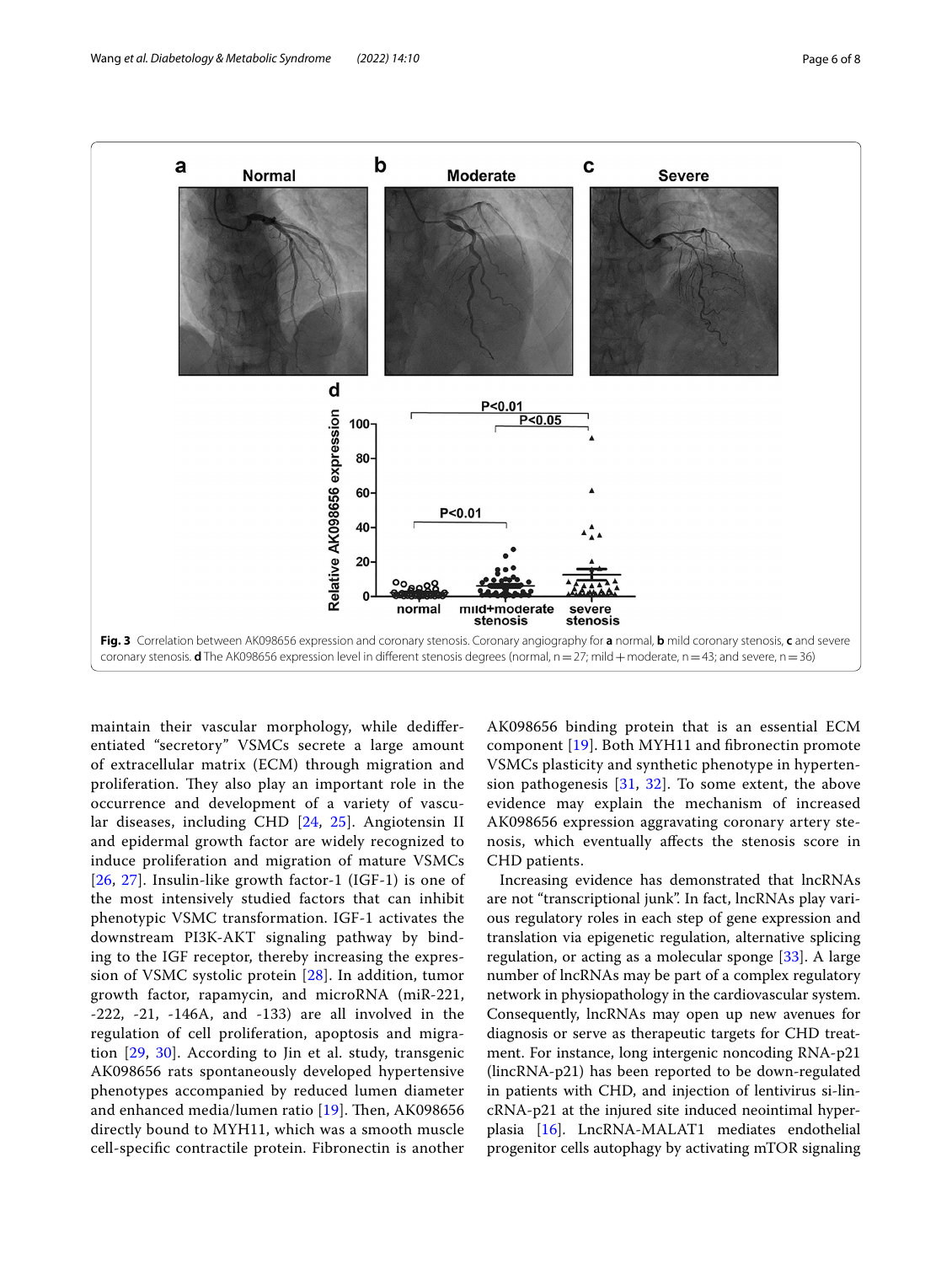pathway and improves coronary atherosclerotic heart disease [\[34](#page-7-19)].

There were some limitations in this study.  $(1)$  A total of 144 subjects were analyzed in this study, resulting in a relatively small sample size, which may have resulted in insufficient statistical power. (2) Because the clinical data and samples were all collected from a general population at a single center, selection bias may be present due to regional restrictions. Therefore, the results should be further confrmed via large, multi-center, prospective clinical trials. (3) Detailed lncRNA-AK098656 mechanisms in CHD or CHD+complications patients were not investigated.

## **Conclusions**

In conclusion, our present study found that AK098656 expression in CHD patients was signifcantly higher than that in healthy controls. The results showed that AK098656 expression in  $CHD + hHTN$  and  $CHD + hDM + hHTN$  patients was significantly  $CHD + hDM + hHTN$ increased compared to CHD alone patients. AK098656 expression was also positively correlated with the degree of coronary artery stenosis. Thus, this study revealed a novel molecule that regulates CHD development.

#### **Abbreviations**

AUC: Area under the curve; CHD: Coronary heart disease; ECM: Extracellular matrix; hDM: Human diabetes mellitus; hHTN: Human hypertension; IGF-1: Insulin-like growth factor-1; lncRNA: Long non-coding (lnc) RNA; VSMCs: Vascular smooth muscle cells.

#### **Acknowledgements**

We thank International Science Editing ([http://www.internationalscienceediti](http://www.internationalscienceediting.com) [ng.com](http://www.internationalscienceediting.com)) for editing this manuscript.

#### **Authors' contributions**

XW, YW, and DZ designed the experiments. YW, YZ, BYZ, and YM were responsible for sample collection and database management. XW performed all RNA isolations and qPCR testing, as well as data analysis. ZWW undertook the detection work of C-peptide and insulin. XW and YLW wrote the manuscript. DZ, LY, and JK supervised the experiments and revised the manuscript. All authors read and approved the fnal manuscript.

#### **Funding**

This study was supported by the National Natural Science Foundation of China (81800768, 81800723).

#### **Availability of data and materials**

All data generated or analyzed during this study are included in this published article.

## **Declarations**

#### **Ethics approval and consent to participate**

The study complied with the Helsinki Declaration for investigation of human subjects and obtained ethical approval from the competent Institutional Review Boards of Beijing Luhe Hospital, Capital Medical University. All participants provided written informed consent.

## **Consent for publication**

Not applicable.

#### **Competing interests**

The authors declare that the research was conducted in the absence of any commercial or fnancial relationships that could be construed as a potential confict of interest.

## **Author details**

<sup>1</sup> Center for Endocrine Metabolism and Immune Diseases, Beijing Luhe Hospital, Capital Medical University, Beijing, China. <sup>2</sup> Beijing Key Laboratory of Diabetes Research and Care, Beijing, China.

Received: 28 September 2021 Accepted: 4 January 2022 Published online: 15 January 2022

#### **References**

- <span id="page-6-0"></span>1. Benziger CP, Roth GA, Moran AE. The global burden of disease study and the preventable burden of NCD. Glob Heart. 2016;11:393–7. [https://doi.](https://doi.org/10.1016/j.gheart.2016.10.024) [org/10.1016/j.gheart.2016.10.024](https://doi.org/10.1016/j.gheart.2016.10.024).
- 2. De Hert M, Detraux J, Vancampfort D. The intriguing relationship between coronary heart disease and mental disorders. Dialogues Clin Neurosci. 2018;20:31–40.
- <span id="page-6-1"></span>3. Mohsen N, Amanuel AA, Cristiana A, Kaja MA, Foad AA, Semaw FA, et al. Global, regional, and national age-sex specifc mortality for 264 causes of death, 1980–2016: a systematic analysis for the Global Burden of Disease Study 2016. Lancet. 2017;390:1151–210. [https://doi.org/10.1016/s0140-](https://doi.org/10.1016/s0140-6736(17)32152-9) [6736\(17\)32152-9.](https://doi.org/10.1016/s0140-6736(17)32152-9)
- <span id="page-6-2"></span>4. Wadhera RK, Steen DL, Khan I, Giugliano RP, Foody JM. A review of low-density lipoprotein cholesterol, treatment strategies, and its impact on cardiovascular disease morbidity and mortality. J Clin Lipidol. 2016;10:472–89. [https://doi.org/10.1016/j.jacl.2015.11.010.](https://doi.org/10.1016/j.jacl.2015.11.010)
- 5. Atkins JL, Whincup PH, Morris RW, Lennon LT, Papacosta O, Wannamethee SG. Dietary patterns and the risk of CVD and all-cause mortality in older British men. Br J Nutr. 2016;116:1246–55. [https://doi.org/10.](https://doi.org/10.1017/S0007114516003147) [1017/S0007114516003147](https://doi.org/10.1017/S0007114516003147).
- 6. Brunstrom M, Carlberg B. Association of blood pressure lowering with mortality and cardiovascular disease across blood pressure levels: a systematic review and meta-analysis. JAMA Intern Med. 2018;178:28–36. [https://doi.org/10.1001/jamainternmed.2017.6015.](https://doi.org/10.1001/jamainternmed.2017.6015)
- 7. Mons U, Muezzinler A, Gellert C, Schottker B, Abnet CC, Bobak M, et al. Impact of smoking and smoking cessation on cardiovascular events and mortality among older adults: meta-analysis of individual participant data from prospective cohort studies of the CHANCES consortium. BMJ. 2015;350: h1551. [https://doi.org/10.1136/bmj.h1551.](https://doi.org/10.1136/bmj.h1551)
- <span id="page-6-3"></span>Goldberg RB, Aroda VR, Bluemke DA, Barrett-Connor E, Budoff M, Crandall JP, et al. Efect of long-term metformin and lifestyle in the diabetes prevention program and its outcome study on coronary artery calcium. Circulation. 2017;136:52–64. [https://doi.org/10.1161/CIRCULATIONAHA.](https://doi.org/10.1161/CIRCULATIONAHA.116.025483) [116.025483.](https://doi.org/10.1161/CIRCULATIONAHA.116.025483)
- <span id="page-6-4"></span>9. Kilic S, Saracoglu E, Cekici Y, Yildirim A, Kuzu Z, Kilic DD, et al. Comparison of secondary prevention in coronary heart disease patients living in rural and urban areas. Turk Kardiyol Dern Ars. 2019;47:128–36. [https://doi.org/](https://doi.org/10.5543/tkda.2018.68782) [10.5543/tkda.2018.68782](https://doi.org/10.5543/tkda.2018.68782).
- <span id="page-6-5"></span>10. Yusuf S, Islam S, Chow CK, Rangarajan S, Dagenais G, Diaz R, et al. Use of secondary prevention drugs for cardiovascular disease in the community in high-income, middle-income, and low-income countries (the PURE Study): a prospective epidemiological survey. Lancet. 2011;378:1231–43. [https://doi.org/10.1016/s0140-6736\(11\)61215-4](https://doi.org/10.1016/s0140-6736(11)61215-4).
- <span id="page-6-6"></span>11. Miranda-Castro R, de-Los-Santos-Alvarez N, LoboCastanon MJ. Long noncoding RNAs: from genomic junk to rising stars in the early detection of cancer. Anal Bioanal Chem. 2019;411:4265–75. [https://doi.org/10.1007/](https://doi.org/10.1007/s00216-019-01607-6) [s00216-019-01607-6](https://doi.org/10.1007/s00216-019-01607-6).
- <span id="page-6-7"></span>12. Quinn JJ, Chang HY. Unique features of long non-coding RNA biogenesis and function. Nat Rev Genet. 2016;17:47–62. [https://doi.org/10.1038/nrg.](https://doi.org/10.1038/nrg.2015.10) [2015.10.](https://doi.org/10.1038/nrg.2015.10)